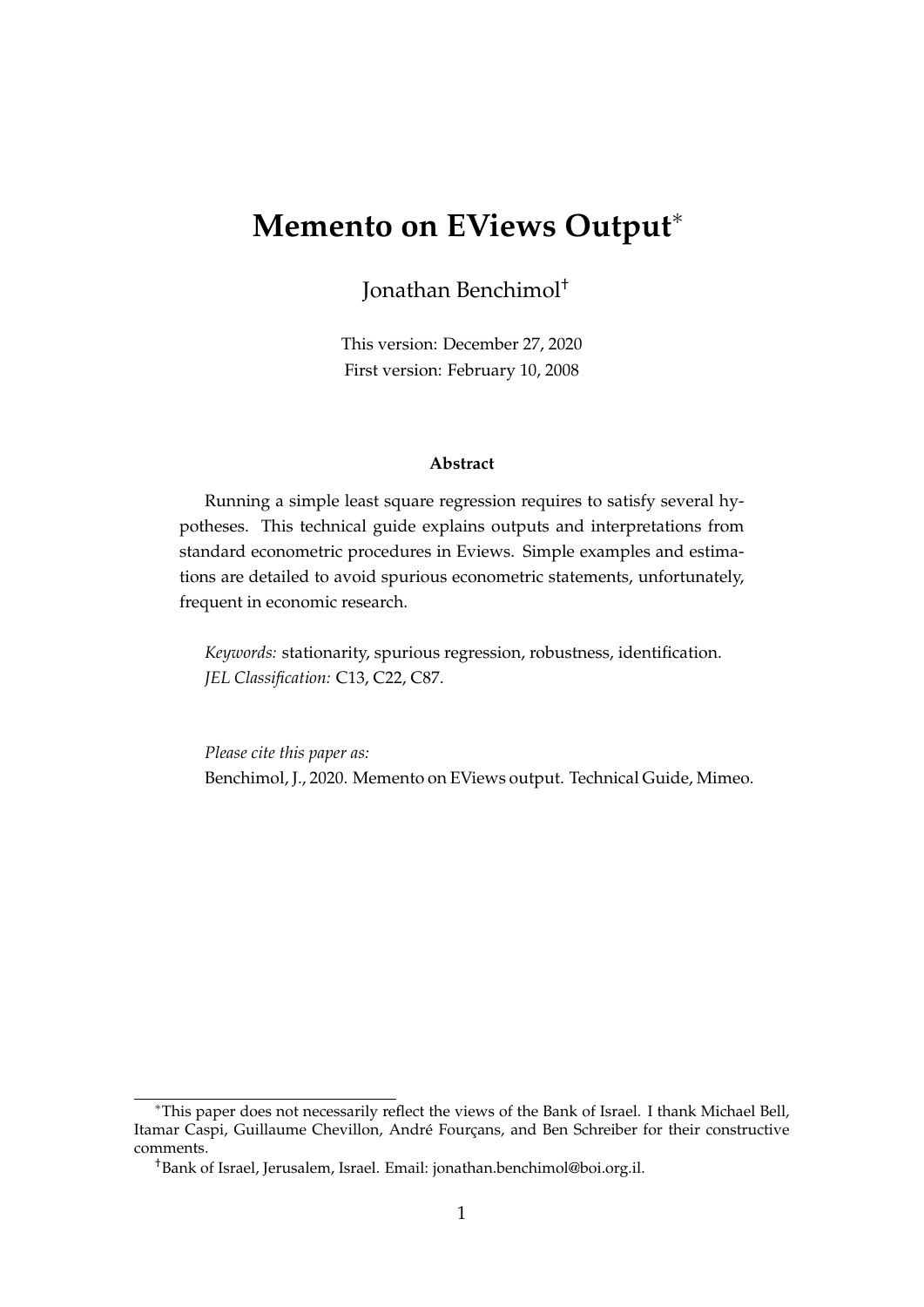## **1 Introduction**

This paper is beneficial in understanding fundamental econometric concepts and, more specifically, avoiding spurious regressions and misinterpretations of Eviews outputs. It intends to become a useful guide for economists desiring to conduct proper estimations through Eviews. The data and replication files are [available](http://www.jonathanbenchimol.com/data/research/codes/EVIEWS.zip) [online.](http://www.jonathanbenchimol.com/data/research/codes/EVIEWS.zip)

## **2 Ordinary Least Squares**

The Ordinary Least Squares (OLS) method is one of the most used estimation techniques, both in research and industry. This linear least-squares method estimates the unknown parameters in a linear regression model: it chooses the parameters of a linear function of a set of explanatory variables by minimizing the sum of the squares of the differences between the observed dependent variable<sup>[1](#page-1-0)</sup> in the given dataset and those predicted by the linear function.

Before starting coding or writing, always ask this question: which research question do I want to answer? If the objective is to understand the connection and causalities between *x<sup>t</sup>* and *y<sup>t</sup>* , which are two economic variables, the corresponding data (time series) have to be available for your study.

For instance, how energy and consumer prices are related? To answer this, we have to select the relevant data corresponding to the research question. We choose the Domestic Producer Prices Index (Manufacturing) for Israel (*xt*) and the Consumer Price Index Energy for Israel  $(y_t)$  to analyze this question.<sup>[2](#page-1-1)</sup> Our analyses span from August 1997 to May 2017, at a monthly frequency.

### **2.1 Stationarity**

In order to use stationary time series without affecting our results by seasonal effects, we compute the percentage growth of these two seasonally-adjusted $^3$  $^3$  time series, *dx<sup>t</sup>* and *dy<sup>t</sup>* . Table [1](#page-2-0) presents the stationarity tests based on [Dickey and](#page-15-0) [Fuller](#page-15-0) [\(1979\)](#page-15-0).

Table [1](#page-2-0) shows that our time series, *dx<sup>t</sup>* and *dy<sup>t</sup>* , are stationary. This property is *essential*[4](#page-1-3) for OLS estimation, as we will see below.

<span id="page-1-1"></span><span id="page-1-0"></span><sup>1</sup>Values of the variable being predicted.

<sup>&</sup>lt;sup>2</sup>Energy includes electricity, gas and other fuels  $\&$  fuels and lubricants for personal transport equipment. It excludes water. Energy is 7.309 % of the CPI all items in 2008.

<span id="page-1-2"></span><sup>&</sup>lt;sup>3</sup>We adjust for seasonality by using X12-ARIMA(0,1,1).

<span id="page-1-3"></span><sup>4</sup>Stationarity is even a *necessary* condition for a non cointegration analysis.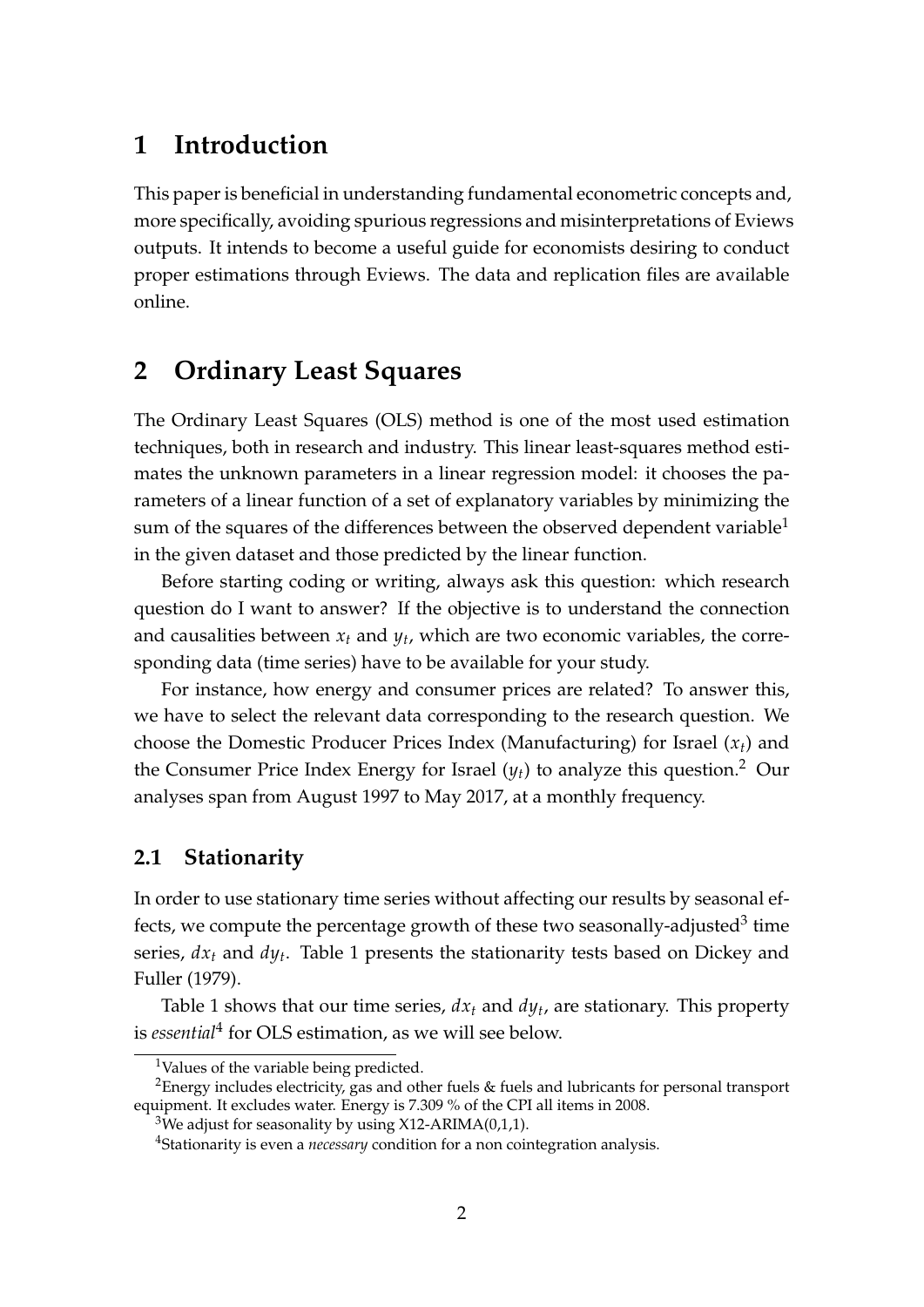| j<br>j<br>j<br>$\overline{\phantom{a}}$ |  |
|-----------------------------------------|--|
|                                         |  |
|                                         |  |
| ľ                                       |  |
|                                         |  |
|                                         |  |
|                                         |  |
|                                         |  |
| Í                                       |  |
| Ĩ.                                      |  |

| Null Hypothesis: dx <sub>t</sub> has a unit root |                     | Lag Length: 0 (Automatic - based on SIC, maxlag=14) |
|--------------------------------------------------|---------------------|-----------------------------------------------------|
|                                                  | Exogenous: Constant |                                                     |

<span id="page-2-0"></span>

| Lag Length: 0 (Automatic - based on SIC, maxlag=14)<br>Null Hypothesis: $dx_t$ has a unit root<br>Exogenous: Constant            |                                                                                  |                                                                                                                                      |                                           |                                                                         | Lag Length: 0 (Automatic - based on SIC, maxlag=14)<br>Null Hypothesis: $dy_t$ has a unit root<br>Exogenous: Constant            |                                                                                  |                                                                                                                                      |                                         |                                                                         |
|----------------------------------------------------------------------------------------------------------------------------------|----------------------------------------------------------------------------------|--------------------------------------------------------------------------------------------------------------------------------------|-------------------------------------------|-------------------------------------------------------------------------|----------------------------------------------------------------------------------------------------------------------------------|----------------------------------------------------------------------------------|--------------------------------------------------------------------------------------------------------------------------------------|-----------------------------------------|-------------------------------------------------------------------------|
| Augmented Dickey-Fuller test statistic                                                                                           |                                                                                  |                                                                                                                                      | t-Statistic<br>$-10.87532$                | 0.0000<br>Prob.*                                                        | Augmented Dickey-Fuller test statistic                                                                                           |                                                                                  |                                                                                                                                      | t-Statistic<br>$-13.75033$              | 0.0000<br>Prob.*                                                        |
| *MacKimon (1996) one-sided p-values.<br>Test critical values:                                                                    | $1\%$ level<br>5% level<br>$10\%$ level                                          |                                                                                                                                      | $-2.873596$<br>$-2.573270$<br>$-3.457984$ |                                                                         | *MacKinnon (1996) one-sided p-values.<br>Test critical values:                                                                   | 5% level<br>$10\%$ level<br>$1\%$ level                                          |                                                                                                                                      | $-2.873596$<br>$-2.573270$<br>-3.457984 |                                                                         |
| Augmented Dickey-Fuller Test Equation<br>Dependent Variable: $\Delta \left( dx_t \right)$                                        |                                                                                  |                                                                                                                                      |                                           |                                                                         | Augmented Dickey-Fuller Test Equation<br>Dependent Variable: $\Delta (dy_t)$                                                     |                                                                                  |                                                                                                                                      |                                         |                                                                         |
| Included observations: 236 after adjustments<br>Sample (adjusted): 1997M10 2017M05<br>Method: Least Squares                      |                                                                                  |                                                                                                                                      |                                           |                                                                         | Included observations: 236 after adjustments<br>Sample (adjusted): 1997M10 2017M05<br>Method: Least Squares                      |                                                                                  |                                                                                                                                      |                                         |                                                                         |
| Variable<br>$dx_{t-1}$                                                                                                           | Coefficient<br>$-0.672878$<br>0.143256                                           | Std. Error<br>0.061872<br>0.063116                                                                                                   | t-Statistic<br>$-10.87532$<br>2.269741    | 0.0000<br>0.0241<br>Prob.                                               | Variable<br>$dy_{t-1}$                                                                                                           | Coefficient<br>-0.893900<br>0.274881                                             | Std. Error<br>0.065009<br>0.133557                                                                                                   | t-Statistic<br>$-13.75033$<br>2.058150  | 0.0000<br>0.0407<br>Prob.                                               |
| Adjusted R-squared<br>Sum squared resid<br>S.E. of regression<br>Prob(F-statistic)<br>Log likelihood<br>R-squared<br>F-statistic | 0.335742<br>0.332903<br>210.1396<br>0.947646<br>321.1744<br>118.2725<br>0.000000 | Hannan-Quinn criter.<br>Mean dependent var<br>Akaike info criterion<br>Durbin-Watson stat<br>S.D. dependent var<br>Schwarz criterion |                                           | 2.738766<br>$-0.001983$<br>1.160250<br>2.750599<br>2.002750<br>2.768121 | Adjusted R-squared<br>Sum squared resid<br>S.E. of regression<br>Prob(F-statistic)<br>Log likelihood<br>R-squared<br>F-statistic | 0.446902<br>500.7736<br>189.0716<br>0.444538<br>2.028383<br>962.7545<br>0.000000 | Hannan-Quinn criter.<br>Mean dependent var<br>Akaike info criterion<br>Durbin-Watson stat<br>S.D. dependent var<br>Schwarz criterion |                                         | 4.272626<br>4.260793<br>$-0.001479$<br>4.290147<br>1.997194<br>2.721591 |

Note: Augmented Dickey-Fuller unit root tests (e.g., stationarity tests) for  $dx_t$  (left panel) and  $dy_t$  (right panel). Note: Augmented Dickey-Fuller unit root tests (e.g., stationarity tests) for *dxt* (left panel) and *dyt* (right panel).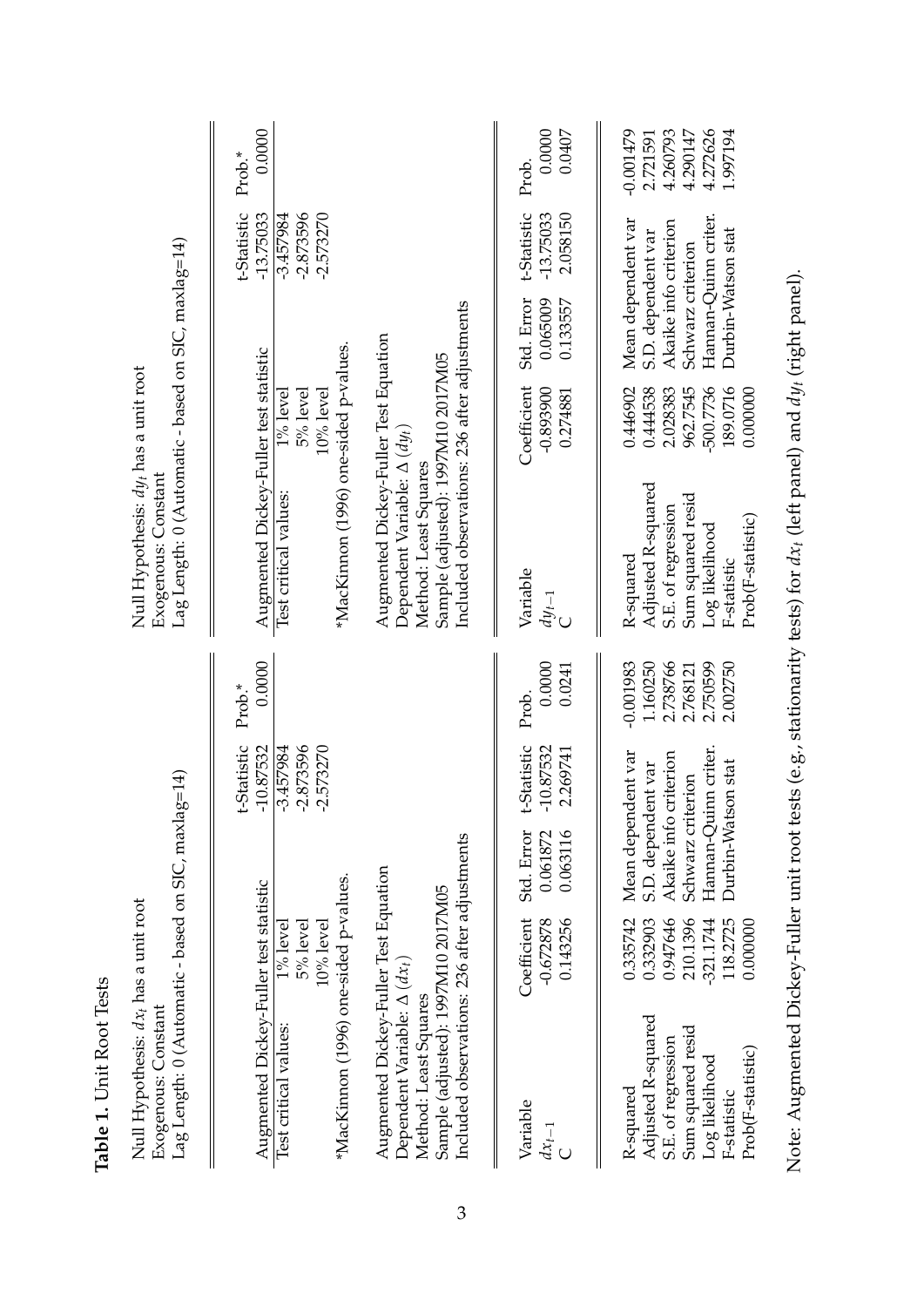Additional stationarity tests exist, namely the Kwiatkowski-Phillips-Schmidt-Shin (KPSS) and the Phillips-Perron (PP) tests. All three tests should be conducted as a robustness check for stationarity.

Like an Augmented Dickey-Fuller (ADF) test, the null hypothesis for the PP test is that the series possesses a unit root and is not stationary. One distinct advantage of the PP over the ADF test is that it is a non-parametric test. Consequently, it applies to a broad set of problems. The ADF test uses a parametric autoregression to approximate the series's error process, whereas the PP test does not assume such a functional form of the errors. The PP test also adjusts for serial correlation and heteroscedasticity in the errors by modifying the test statistic. A disadvantage of the non-parametric PP test is that it requires a large sample size as it relies upon asymptotic theory, and large datasets are not always readily available.

For the KPSS test, the null hypothesis is that the series is stationary, i.e., does not possess a unit root. The KPSS test treats errors similar to the PP test, considers the case of a general error process (assuming no functional form), and suitably modifies the test statistic like in the PP test.

#### **2.2 Causality**

A pairwise [Granger](#page-15-1) [\(1969\)](#page-15-1) causality test is presented in Table [2](#page-3-0) and shows that we cannot reject the hypothesis that  $dy_t$  does not Granger cause  $dx_t$  but we do reject the hypothesis that *dx<sup>t</sup>* does not Granger cause *dy<sup>t</sup>* . Therefore it appears that Granger causality runs one-way from  $dx_t$  to  $dy_t$  and not the other way.

<span id="page-3-0"></span>**Table 2.** Granger Causality

Lags: 2

| Null Hypothesis:                         | Obs F-Statistic Prob. |        |
|------------------------------------------|-----------------------|--------|
| $dy_t$ does not Granger Cause $dx_t$ 235 | 1.64321 0.1956        |        |
| $dx_t$ does not Granger Cause $dy_t$     | 7.50906               | 0.0007 |

Note: Pairwise Granger causality tests between *dx<sup>t</sup>* and *dy<sup>t</sup>* .

In other but more precise words, Table [2](#page-3-0) shows that  $dx_t$  statistically causes *dy<sup>t</sup>* .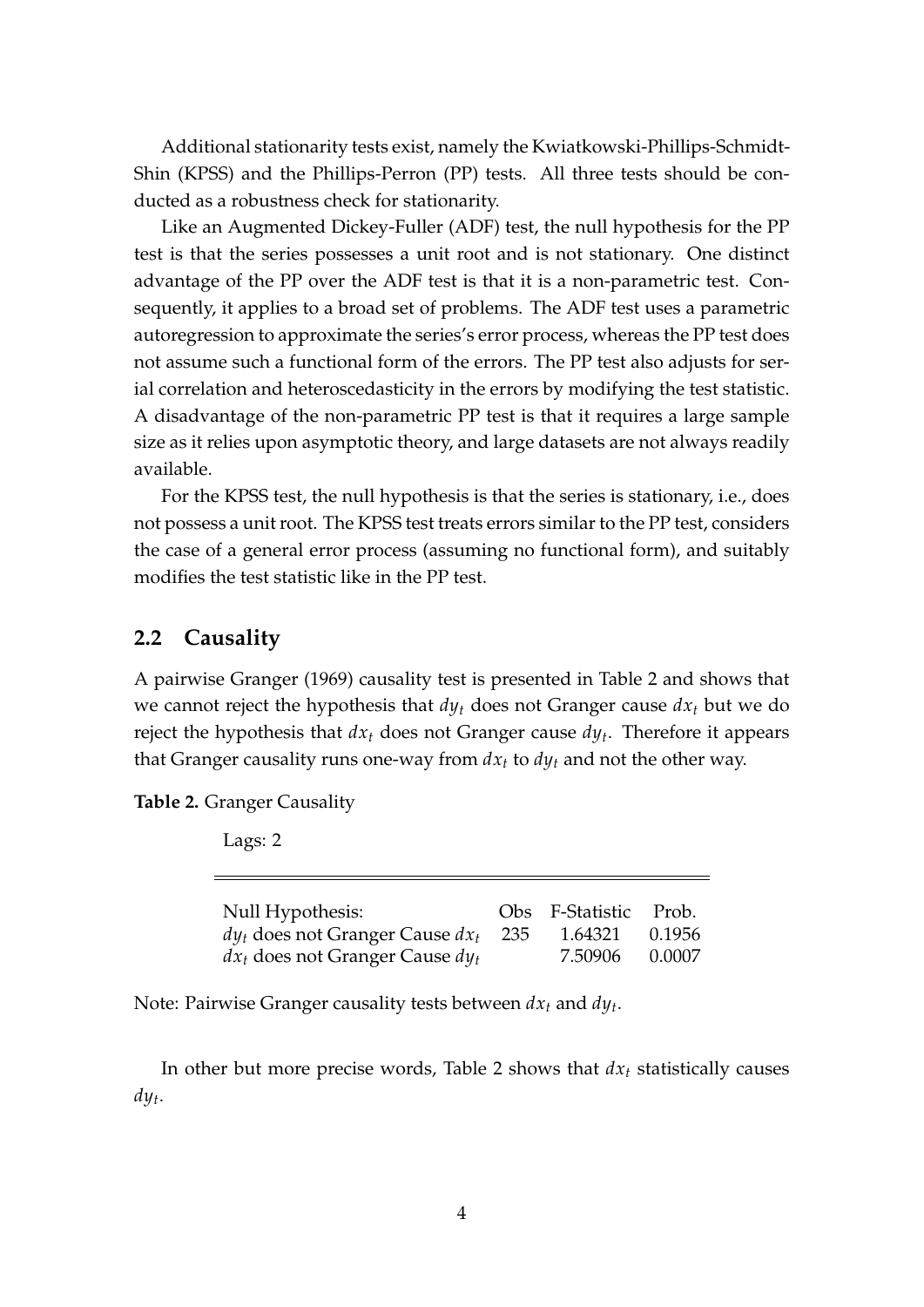### **2.3 Correlogram**

Table [3](#page-5-0) presents the correlograms of  $dx_t$  and  $dy_t$ . The autocorrelation of the series *dx<sup>t</sup>* is not very big at lag one, and quasi inexistent in the next lags. The partial autocorrelation of the series *dx<sup>t</sup>* is quasi inexistent. However, the [Ljung and Box](#page-15-2) [\(1978\)](#page-15-2) Q-statistics and their p-values show that the series contains some autocorrelation at several orders. This correlogram could motivate the use of an AR(1) component to the next estimations, including *dx<sup>t</sup>* as the variable to explain.

Table [3](#page-5-0) shows there is no autocorrelation nor partial autocorrelation for the series *dy<sup>t</sup>* .

### **2.4 Linear Estimation**

Assuming that related assumptions concerning the OLS regression are verified, the results presented in Table [4](#page-6-0) show a significant relationship between  $dx_t$  and  $dy_t$ , with a good coefficient of determination $^5$  $^5$  (Adjusted R2 around 0.63) and without autocorrelation of order one.<sup>[6](#page-4-1)</sup>

### **2.5 Validation**

Our OLS regression satisfies all the linear regression assumptions presented below and is significant according to statistics examined about the regression (Adjusted R2, Durbin-Watson, t-stat/p-values) as well as about the residuals (cf. above).

#### **2.5.1 Strict Exogeneity and Normality of the Residuals**

Fig. [1](#page-6-1) shows that residuals are normally distributed with a quasi-zero average. The Jarque-Bera test confirms residuals' skewness and kurtosis match a normal distribution.

#### **2.5.2 Linear Dependence**

According to a simple cross-correlation between the two series (Table [5\)](#page-7-0), there is no collinearity between our variables.

<span id="page-4-0"></span><sup>&</sup>lt;sup>5</sup>The coefficient of determination is explained in Section [3.3.](#page-10-0)

<span id="page-4-1"></span><sup>&</sup>lt;sup>6</sup>The [Durbin and Watson](#page-15-3) [\(1950,](#page-15-3) [1951,](#page-15-4) [1971\)](#page-15-5) test is close to 2.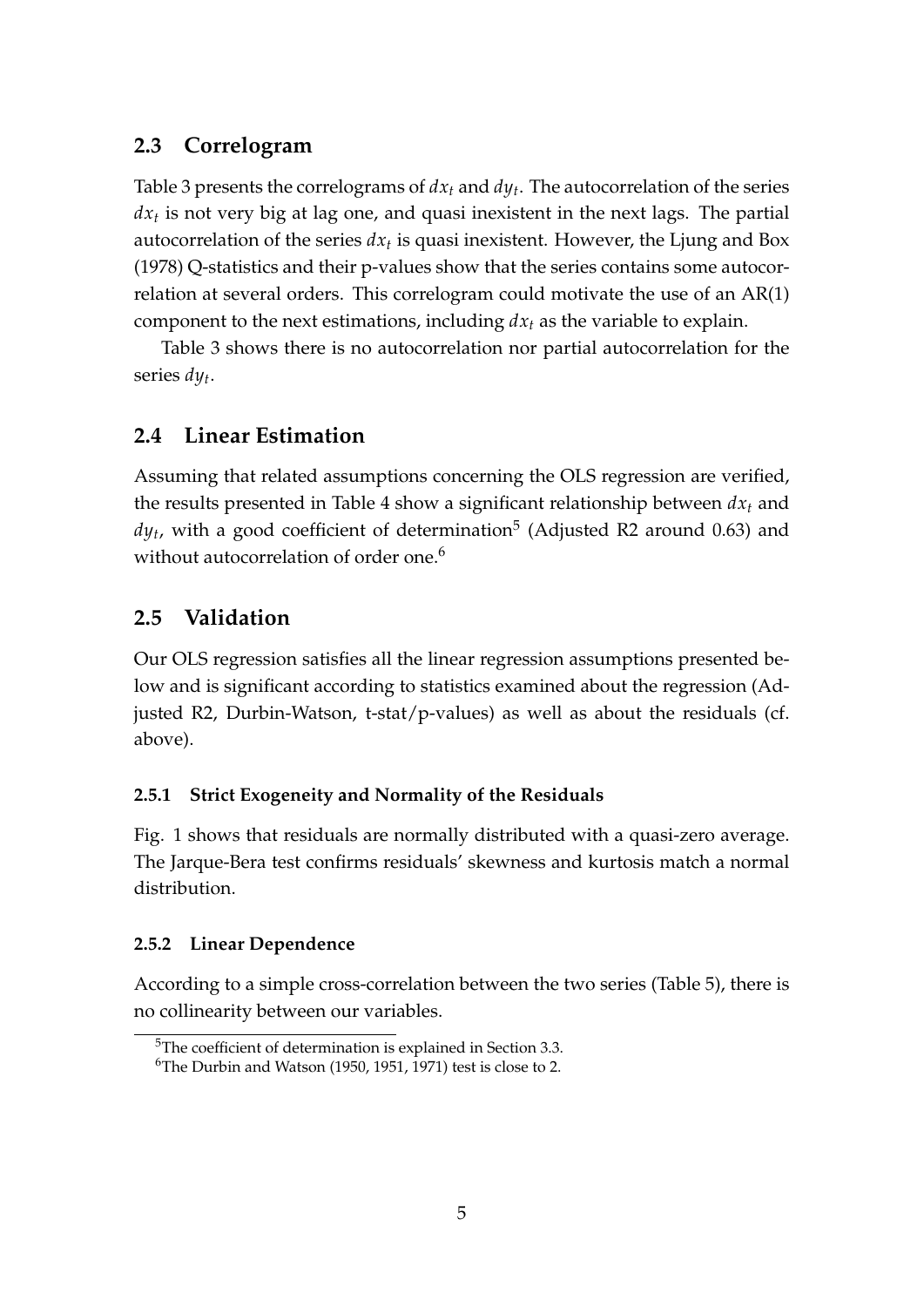Table 3. Autocorrelation and partial correlation **Table 3.** Autocorrelation and partial correlation

Included observations: 237 Included observations: 237

Included observations: 237

Included observations: 237

 $\overline{\phantom{a}}$ 

<span id="page-5-0"></span>

|                                                                                                                                                                                                                                   |  |  |  | 10 O N O | ᠪ       |  |  | 으 크                                                                                                                                                                                                                                                                                                                 | ⊡ |  | $\frac{8}{2}$ | $\overline{0}$ | $\Omega$               | 732                         |  |
|-----------------------------------------------------------------------------------------------------------------------------------------------------------------------------------------------------------------------------------|--|--|--|----------|---------|--|--|---------------------------------------------------------------------------------------------------------------------------------------------------------------------------------------------------------------------------------------------------------------------------------------------------------------------|---|--|---------------|----------------|------------------------|-----------------------------|--|
| Partial Correlation                                                                                                                                                                                                               |  |  |  |          |         |  |  | $\frac{1}{\cdot}$ $\frac{1}{\cdot}$ $\frac{1}{\cdot}$ $\frac{1}{\cdot}$ $\frac{1}{\cdot}$ $\frac{1}{\cdot}$ $\frac{1}{\cdot}$ $\frac{1}{\cdot}$                                                                                                                                                                     |   |  |               |                | $\div\div\div\div\div$ | $\frac{1}{1}$ $\frac{*}{1}$ |  |
| Autocorrelation                                                                                                                                                                                                                   |  |  |  |          |         |  |  | $\div$                                                                                                                                                                                                                                                                                                              |   |  |               |                |                        |                             |  |
|                                                                                                                                                                                                                                   |  |  |  |          |         |  |  |                                                                                                                                                                                                                                                                                                                     |   |  |               |                |                        |                             |  |
| $\frac{1}{6}$ 5 3 3 3 5 5 7 3 8 5 5 7 3 6 5 6 7 5 6 7 6 7 9 8 6 7 6 7 6 7 6 7 9 8 7 6 7 6 7 6 7 6 7 9 8 7 6 7 6 7 6 7 7 8 9 7 6 7 7 8 9 7 7 8 9 7 7 8 7 7 8 9 7 7 8 7 7 8 7 7 8 7 7 8 7 7 8 7 7 8 7 7 8 7 7 8 7 7 8 7 7 8 7 7 8 7 |  |  |  |          |         |  |  |                                                                                                                                                                                                                                                                                                                     |   |  |               |                |                        |                             |  |
|                                                                                                                                                                                                                                   |  |  |  |          |         |  |  |                                                                                                                                                                                                                                                                                                                     |   |  |               |                |                        |                             |  |
|                                                                                                                                                                                                                                   |  |  |  |          |         |  |  |                                                                                                                                                                                                                                                                                                                     |   |  |               |                |                        |                             |  |
|                                                                                                                                                                                                                                   |  |  |  | 400K8    | $\circ$ |  |  | <u>2 ១ ។ ២ ១</u>                                                                                                                                                                                                                                                                                                    |   |  |               |                | けるりのひひおみ               |                             |  |
| Partial Correlation                                                                                                                                                                                                               |  |  |  |          |         |  |  | $\frac{1}{x}$ $\frac{1}{x}$ $\frac{1}{x}$ $\frac{1}{x}$ $\frac{1}{x}$ $\frac{1}{x}$ $\frac{1}{x}$ $\frac{1}{x}$ $\frac{1}{x}$ $\frac{1}{x}$ $\frac{1}{x}$ $\frac{1}{x}$ $\frac{1}{x}$ $\frac{1}{x}$ $\frac{1}{x}$ $\frac{1}{x}$ $\frac{1}{x}$ $\frac{1}{x}$ $\frac{1}{x}$ $\frac{1}{x}$ $\frac{1}{x}$ $\frac{1}{x}$ |   |  |               |                |                        |                             |  |
| Autocorrelation                                                                                                                                                                                                                   |  |  |  |          |         |  |  | $\frac{1}{x}$ $\frac{1}{x}$ $\frac{1}{x}$ $\frac{1}{x}$ $\frac{1}{x}$ $\frac{1}{x}$ $\frac{1}{x}$ $\frac{1}{x}$ $\frac{1}{x}$ $\frac{1}{x}$ $\frac{1}{x}$ $\frac{1}{x}$ $\frac{1}{x}$ $\frac{1}{x}$ $\frac{1}{x}$ $\frac{1}{x}$ $\frac{1}{x}$ $\frac{1}{x}$ $\frac{1}{x}$ $\frac{1}{x}$ $\frac{1}{x}$ $\frac{1}{x}$ |   |  |               |                |                        |                             |  |

Note: autocorrelation and partial correlation for  $dx_t$  (left panel) and  $dy_t$  (right panel). Note: autocorrelation and partial correlation for  $dx_t$  (left panel) and  $dy_t$  (right panel).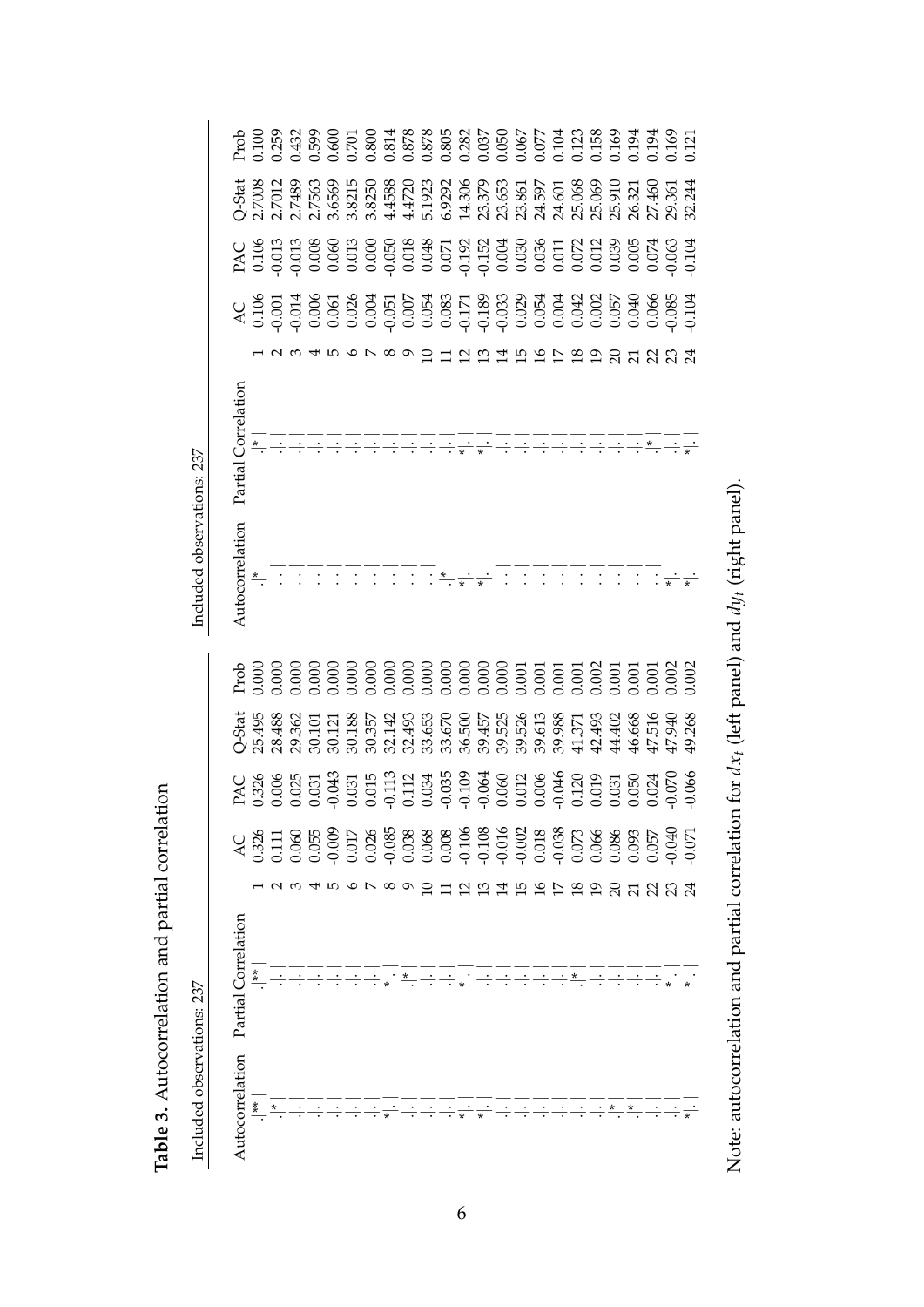#### <span id="page-6-0"></span>**Table 4.** CPI Energy: Estimation

Dependent Variable: *dy<sup>t</sup>* Method: Least Squares Sample (adjusted): 1997M09 2017M05 Included observations: 237 after adjustments

| Variable                                                                                                                         | Coefficient                                                                         | Std. Error t-Statistic                                                                                                               |                         | Prob.                                                                |
|----------------------------------------------------------------------------------------------------------------------------------|-------------------------------------------------------------------------------------|--------------------------------------------------------------------------------------------------------------------------------------|-------------------------|----------------------------------------------------------------------|
| C<br>$dx_t$                                                                                                                      | $-0.034746$<br>1.614157                                                             | 0.082221<br>0.080687                                                                                                                 | $-0.422586$<br>20.00522 | 0.6730<br>0.0000                                                     |
| R-squared<br>Adjusted R-squared<br>S.E. of regression<br>Sum squared resid<br>Log likelihood<br>F-statistic<br>Prob(F-statistic) | 0.630043<br>0.628469<br>1.238110<br>360.2353<br>$-385.9041$<br>400.2090<br>0.000000 | Mean dependent var<br>S.D. dependent var<br>Akaike info criterion<br>Schwarz criterion<br>Hannan-Quinn criter.<br>Durbin-Watson stat |                         | 0.307295<br>2.031241<br>3.273452<br>3.302718<br>3.285248<br>2.175794 |

Note: estimation of *dy<sup>t</sup>* .

<span id="page-6-1"></span>



Note: the skewness measures the asymmetry of the distribution relative to the average. While it differentiates extreme values in one versus the other tail, kurtosis measures extreme values in either tail.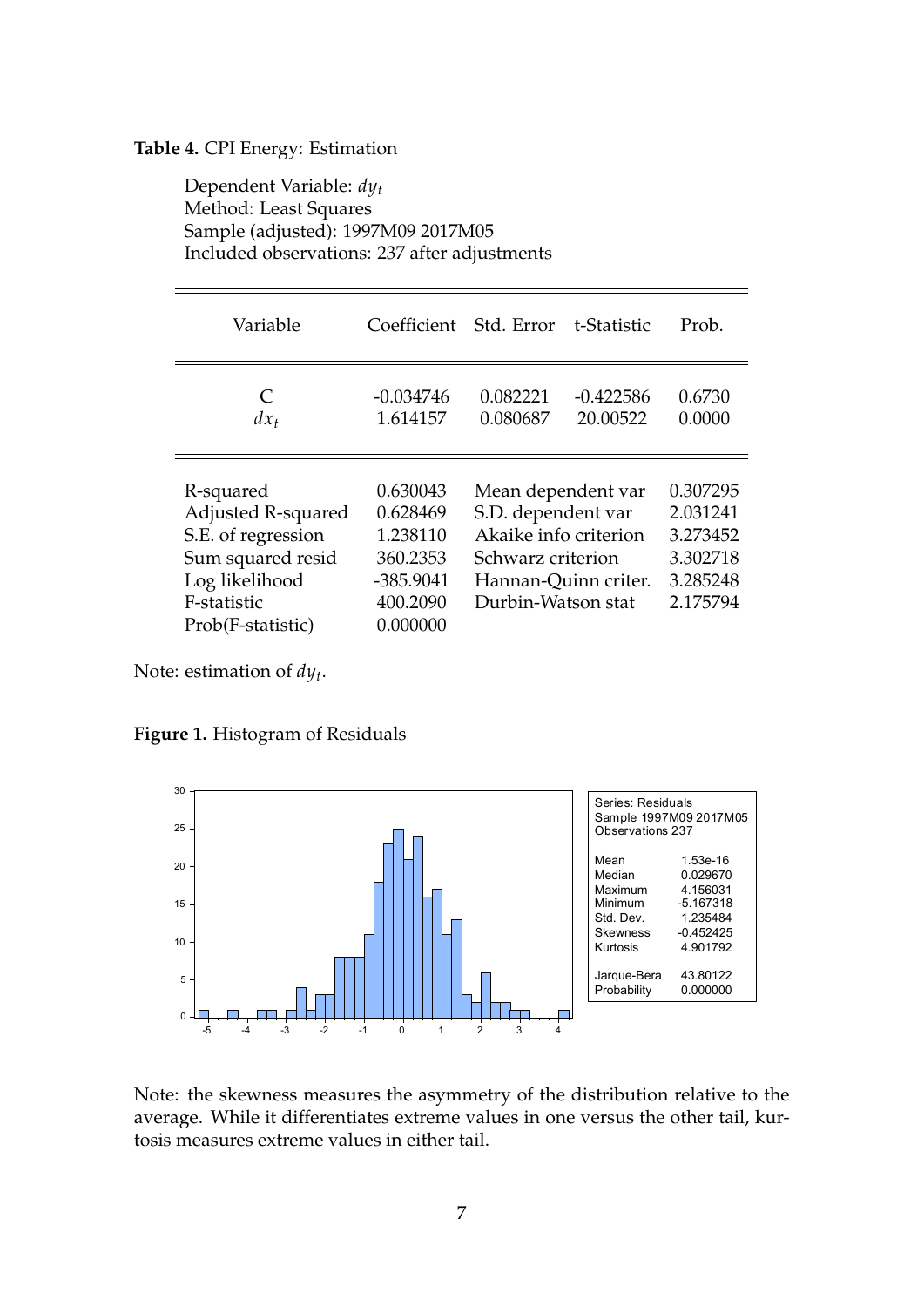#### <span id="page-7-0"></span>**Table 5.** Simple Cross-correlations

| $dx_t, dy_{t-i}$                            | $dx_t, dy_{t+i}$                                 | i           | lag                                                      | lead                                                        |
|---------------------------------------------|--------------------------------------------------|-------------|----------------------------------------------------------|-------------------------------------------------------------|
| ********<br>$.$ $ $ **<br>.ا.<br>. ا .<br>* | ********<br>$ **$<br>$\cdot  $ *<br>. ا .<br>٠١. | З<br>4<br>5 | 0.7938<br>0.2105<br>0.0291<br>0.0006<br>0.0417<br>0.1123 | 0.7938<br>0.2238<br>0.0694<br>0.0148<br>0.0016<br>$-0.0334$ |

Note: simple cross-correlation between *dx<sup>t</sup>* and *dy<sup>t</sup>* . Correlations are asymptotically consistent approximations.

#### **2.5.3 Homoscedasticity**

There is no heteroscedasticity according to several heteroscedasticity tests presented in Table [6.](#page-8-0)

#### **2.5.4 Autocorrelation**

According to a correlogram of the residuals, there is no autocorrelation for all lags considered. This is also the case when testing the square of the residuals (not displayed).

## **3 Generalized Method of Moments**

The starting point of the Generalized Method of Moments (GMM) estimation is a theoretical relation that the parameters should satisfy. The idea is to choose the parameter estimates so that the theoretical relation is satisfied as "closely" as possible. Its sample counterpart replaces the theoretical relation, and the estimates are chosen to minimize the weighted distance between the theoretical and actual values. GMM is a robust estimator in that, unlike maximum likelihood estimation, it does not require information about the exact distribution of the disturbances. In fact, many common estimators in econometrics can be considered as special cases of GMM.

The theoretical relation that the parameters should satisfy are usually *orthogonality conditions* between some (possibly nonlinear) function of the parameters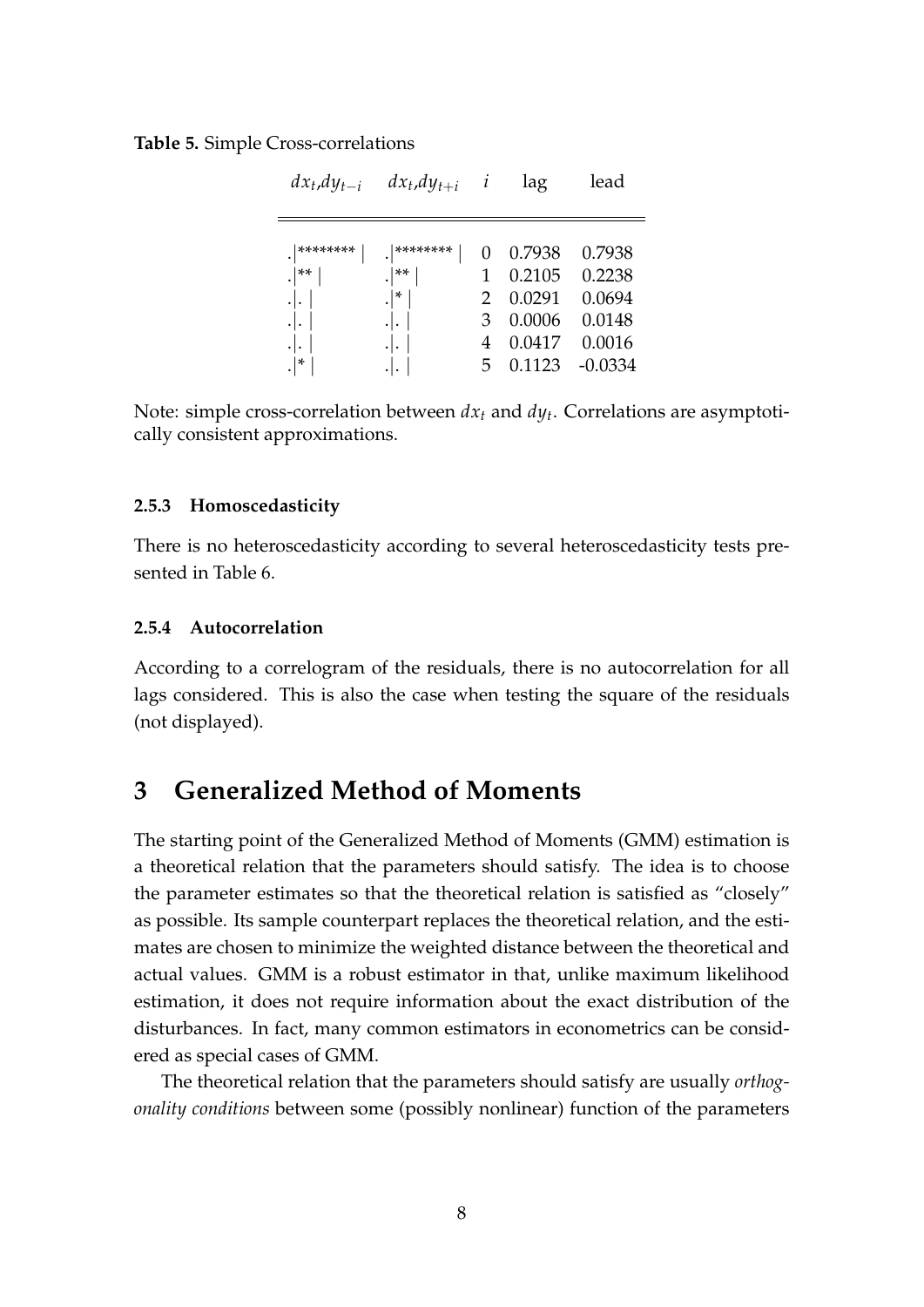<span id="page-8-0"></span>

| Table 6. Heteroskedasticity Tests                                                                                                |                                                                                  |                                                                                                                                             |                      |                                                                      |                                                                                                                                |                                                                                  |                                                                                                                                      |                         |                                                                         |                                                                                                                                                              |                                                                                       |                                                                                                                                      |                      |                                                                      |
|----------------------------------------------------------------------------------------------------------------------------------|----------------------------------------------------------------------------------|---------------------------------------------------------------------------------------------------------------------------------------------|----------------------|----------------------------------------------------------------------|--------------------------------------------------------------------------------------------------------------------------------|----------------------------------------------------------------------------------|--------------------------------------------------------------------------------------------------------------------------------------|-------------------------|-------------------------------------------------------------------------|--------------------------------------------------------------------------------------------------------------------------------------------------------------|---------------------------------------------------------------------------------------|--------------------------------------------------------------------------------------------------------------------------------------|----------------------|----------------------------------------------------------------------|
| Heteroskedasticity Test: Breusch-Pagan-Godfrey                                                                                   |                                                                                  |                                                                                                                                             |                      |                                                                      | Heteroskedasticity Test: Harvey                                                                                                |                                                                                  |                                                                                                                                      |                         |                                                                         | Heteroskedasticity Test: ARCH                                                                                                                                |                                                                                       |                                                                                                                                      |                      |                                                                      |
| Scaled explained SS<br>Obs*R-squared<br>F-statistic                                                                              | 1.279947<br>1.276037<br>2.455077                                                 | Prob. Chi-Square(1)<br>Prob. Chi-Square(1)<br>Prob. F(1,235)                                                                                |                      | 0.2598<br>0.2579<br>0.1171                                           | Scaled explained SS<br>Obs*R-squared<br>F-statistic                                                                            | 1.285827<br>1.364489<br>.281931                                                  | Prob. Chi-Square(1)<br>Prob. Chi-Square(1)<br>Prob. F(1,235)                                                                         |                         | 0.2568<br>0.2428<br>0.2587                                              | Obs*R-squared<br>F-statistic                                                                                                                                 | 0.401994<br>0.404734                                                                  | Prob. Chi-Square(1)<br>Prob. F(1,234)                                                                                                |                      | 0.5267<br>0.5247                                                     |
| Dependent Variable: RESID^2<br>Sample: 1997M09 2017M05<br>Included observations: 237<br>Method: Least Squares<br>Test Equation:  |                                                                                  |                                                                                                                                             |                      |                                                                      | Dependent Variable: LRESID2<br>Sample: 1997M09 2017M05<br>Included observations: 237<br>Method: Least Squares<br>est Equation: |                                                                                  |                                                                                                                                      |                         |                                                                         | Included observations: 236 after adjustments<br>Sample (adjusted): 1997M10 2017M05<br>Dependent Variable: RESID^2<br>Method: Least Squares<br>Test Equation: |                                                                                       |                                                                                                                                      |                      |                                                                      |
| Variable                                                                                                                         |                                                                                  | Coefficient Std. Error t-Statistic                                                                                                          |                      | Prob.                                                                | Variable                                                                                                                       | Coefficient                                                                      | Std. Error t-Statistic                                                                                                               |                         | Prob.                                                                   | Variable                                                                                                                                                     |                                                                                       | Coefficient Std. Error t-Statistic                                                                                                   |                      | Prob.                                                                |
| $dx_t$                                                                                                                           | 1.473073<br>0.221365                                                             | 0.195965<br>0.199691                                                                                                                        | 7.376753<br>1.129618 | 0.2598<br>0.0000                                                     | $dx_t$                                                                                                                         | $-1.163867$<br>0.169108                                                          | 0.152199<br>0.149359                                                                                                                 | $-7.647003$<br>1.132224 | 0.0000<br>0.2587                                                        | RESID(-1)^2                                                                                                                                                  | 1.461595<br>0.041402                                                                  | 0.220163<br>0.065300                                                                                                                 | 6.638699<br>0.634030 | 0.5267<br>0.0000                                                     |
| Adjusted R-squared<br>Sum squared resid<br>S.E. of regression<br>Prob(F-statistic)<br>Log likelihood<br>R-squared<br>F-statistic | 596.2082<br>3.007006<br>0.001168<br>1.276037<br>0.005401<br>2124.891<br>0.259789 | Hannan-Quinn criter.<br>Mean dependent var<br>Akaike info criterion<br><b>Durbin-Watson stat</b><br>S.D. dependent var<br>Schwarz criterion |                      | 1.519980<br>5.048170<br>3.008764<br>5.077436<br>5.059966<br>1.914559 | Adjusted R-squared<br>um squared resid<br>LE. of regression<br>Prob(F-statistic)<br>og likelihood<br>R-squared<br>F-statistic  | 0.005425<br>1234.363<br>0.001193<br>531.8431<br>2.291857<br>1.281931<br>0.258694 | Hannan-Quinn criter.<br>Mean dependent var<br>Akaike info criterion<br>Durbin-Watson stat<br>S.D. dependent var<br>Schwarz criterion |                         | $-1.128033$<br>2.293226<br>4.505005<br>1.685322<br>4.534272<br>4.516801 | Adjusted R-squared<br>Sum squared resid<br>S.E. of regression<br>Prob(F-statistic)<br>Log likelihood<br>R-squared<br>F-statistic                             | 0.001715<br>2131.576<br>3.018162<br>0.401994<br>$-594.5621$<br>$-0.002551$<br>0.52668 | Hannan-Quinn criter.<br>Mean dependent var<br>Akaike info criterion<br>Durbin-Watson stat<br>S.D. dependent var<br>Schwarz criterion |                      | 3.014319<br>1.524594<br>5.084966<br>2.000932<br>5.067444<br>5.055611 |

Note: heteroskedasticity tests following the estimation presented in Table 4. Note: heteroskedasticity tests following the estimation presented in Table [4.](#page-6-0)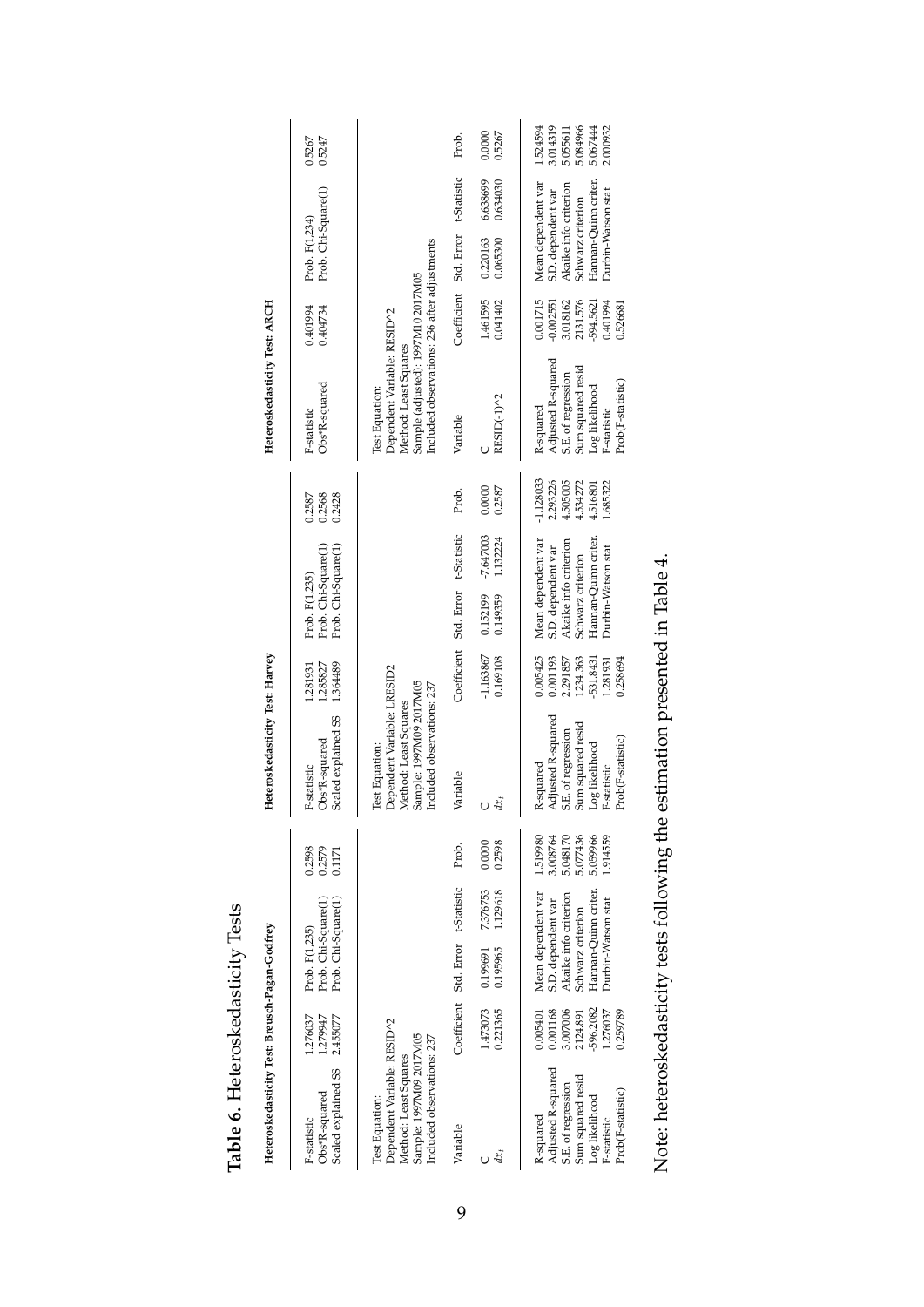$f(\theta)$  and a set of instrumental variables  $z_t$ :

$$
E\left[f\left(\theta\right)^{\prime}Z\right]=0\tag{1}
$$

where  $\theta$  are the parameters to be estimated. The GMM estimator selects parameter estimates so that the sample correlations between the instruments and the function *f* are as close to zero as possible, as defined by the criterion function:

<span id="page-9-0"></span>
$$
J(\theta) = (m(\theta))' Am(\theta)
$$
 (2)

where  $m(\theta) = f(\theta)'$  Z and  $A$  is a weighting matrix.

#### **3.1 Instrumental Variables**

The need for an instrument variable arises due to the endogeneity of the explanatory variable in a regression. An explanatory variable is said to be endogenous if it is correlated with the model's error term.

An instrument variable is one of the ways by which we can overcome the endogeneity issue. An instrument variable needs to specify two critical properties:

- **Instrument Exogeneity**: The instrument should be uncorrelated with the error term. It is not possible to test this assumption. One could argue in favor of Instrument Exogeneity by appealing to established economic theory and behavior.
- **Instrument Relevance**: The instrument must be a valid proxy for the endogenous explanatory variable. This can be tested by running a regression of the endogenous variable on the instrument and assessing if the regression coefficient is significant.

When the number of Instrument Variables is as much as the number of Endogenous Variables, one of the methods used is the two-stage least squares (2SLS) method. For most statistical packages, including EViews, we have a single command to run a 2SLS regression. One needs to specify the dependent variable, the independent variable, and select a set of instruments. The interpretation of the results is similar to that of an OLS regression.

It is generally good practice to conduct tests for endogeneity and compare OLS and IV estimates. Provided that the choice of the instrument used is sound, it will generally be the case that IV estimates will be unbiased whereas OLS estimates will only be unbiased under certain conditions  $(Cov(X,U) = 0)$ . The null hypothesis is that the variable is exogenous.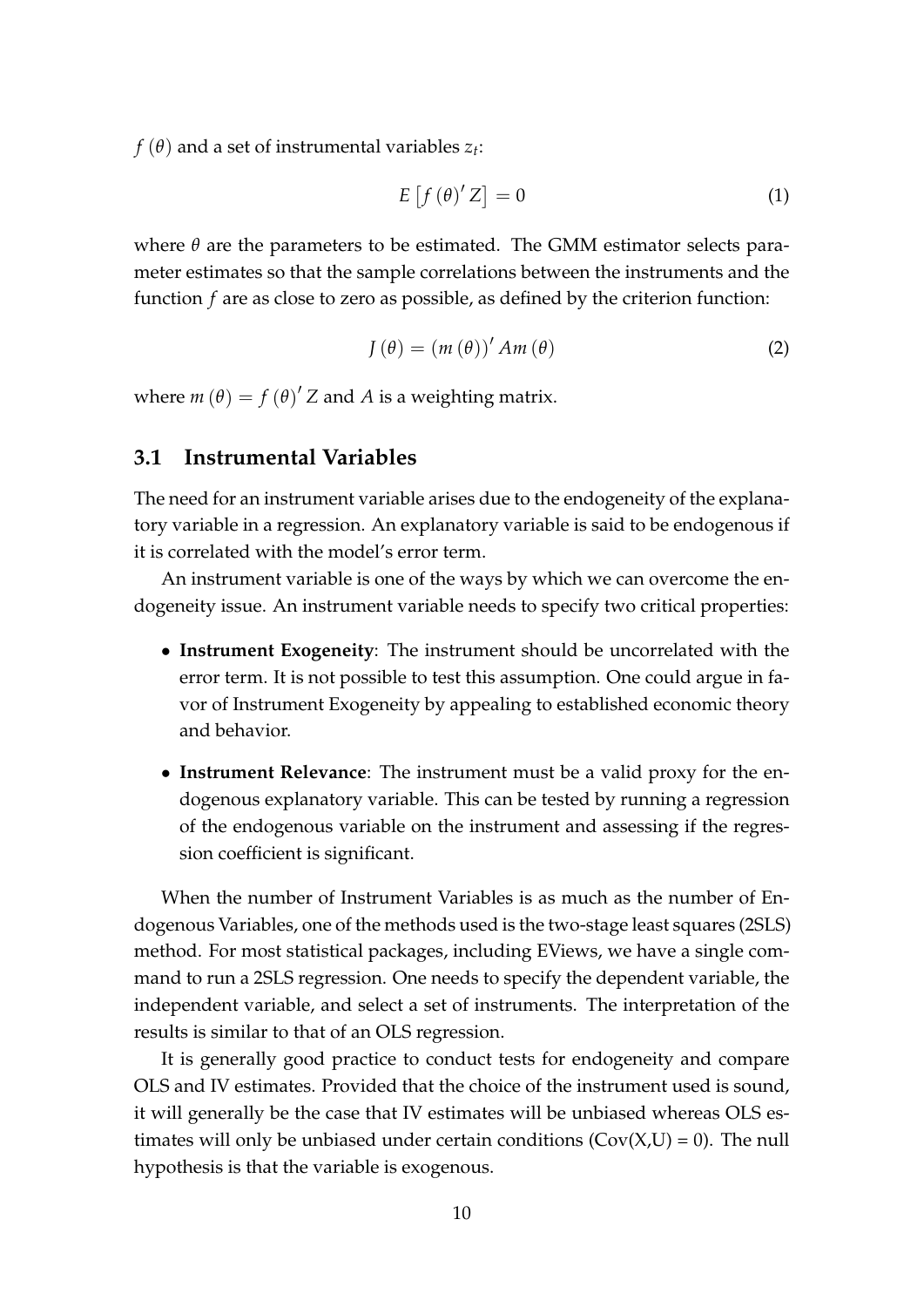The three indicators and their threshold values for rejecting the null hypothesis to look out for when doing these tests are as follows:

- **Durbin-Waston** (DW): Reject the null if value is greater than 10.
- **Wu-Hausman** (F-stat): Reject the null if value is greater than 10.
- **Significance** (p-value): A low p-value depending on the significance level.

Rejecting the Null Hypothesis suggest that the instrument variable is endogenous.

### **3.2 J-statistic**

The J-statistic is the minimized value of the objective function, where we report Eq. [2](#page-9-0) divided by the number of observations. This J-statistic may be used to carry out hypothesis tests from GMM estimation. A simple application of the J-statistic is to test the validity of overidentifying restrictions. Under the null hypothesis that the overidentifying restrictions are satisfied, the J-statistic times the number of regression observations is asymptotically  $\chi^2$  with degrees of freedom equal to the number of overidentifying restrictions.

**If the equation excluding suspect instruments is exactly identified, the Jstatistic will be zero.**

#### <span id="page-10-0"></span>**3.3 Coefficient of Determination**

The *Coefficient of Determination* (*R* 2 ) is a statistic that will give some information about the goodness of fit of a model. In regression, the coefficient of determination is a statistical measure of how well the regression line approximates the real data points. **An** *R* <sup>2</sup> **value of** 1.0 **indicates that the regression line perfectly fits the data**. It's often a suspicious result. As presented in Table [7,](#page-15-6) an acceptable value for  $R^2$  is superior to 0.5.

#### **3.4 Adjusted Coefficient of Determination**

The Adjusted Coefficient of Determination (Adjusted *R* 2 ) is a modification of  $R^2$  that adjusts for the number of explanatory terms in a model. Unlike  $R^2$ , the Adjusted  $R^2$  increases only if the new term improves the model more than would be expected by chance. The Adjusted  $R^2$  can be negative (in very poorly specified regression equations.), and will always be less than or equal to *R* 2 . Adjusted *R* 2 does not have the same interpretation as  $R^2$ . As such, care must be taken in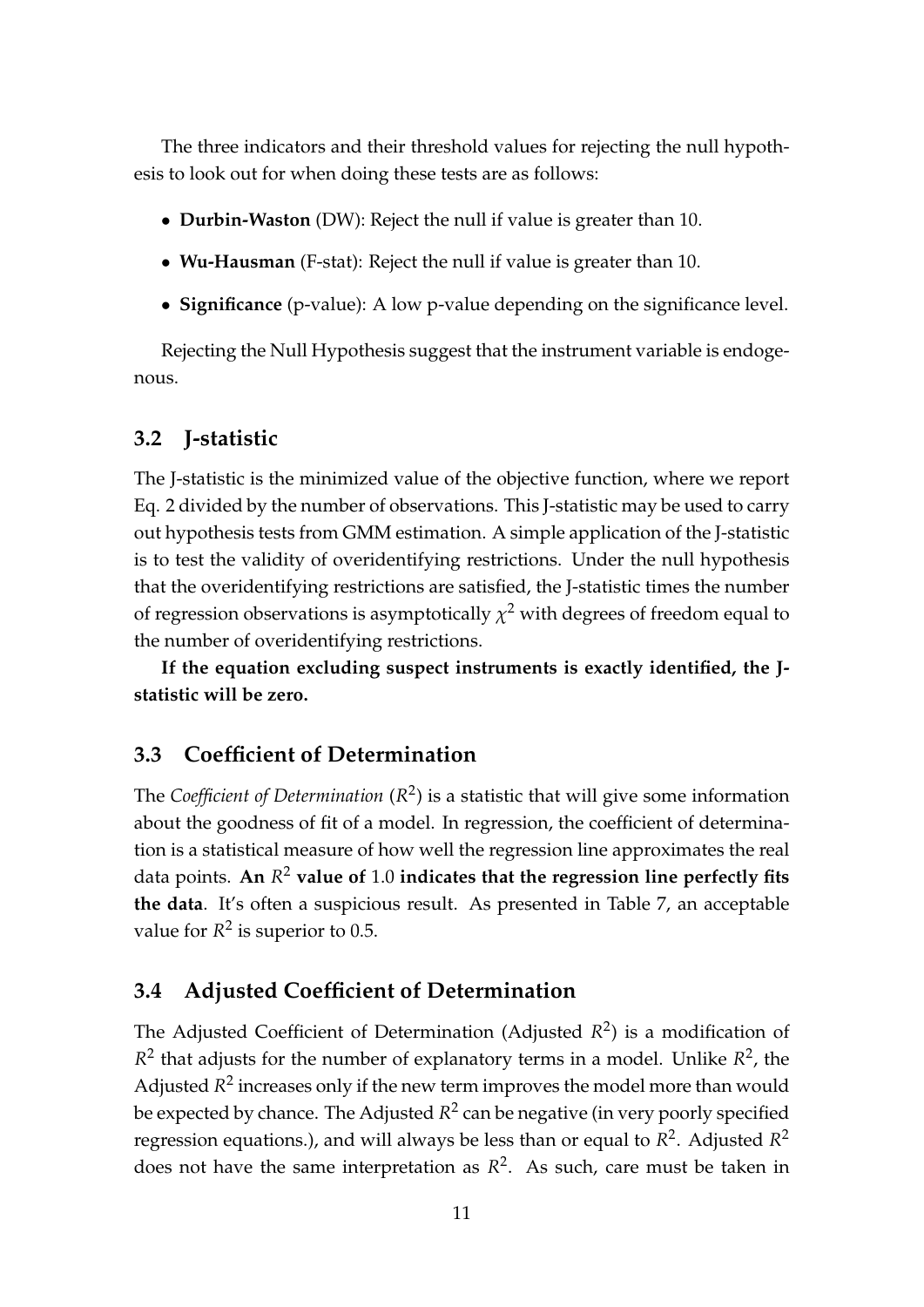interpreting and reporting this statistic. Adjusted *R* 2 is particularly useful in the feature selection stage of model building. Adjusted *R* 2 is not always better than  $R^2$ : adjusted  $R^2$  will be more useful only if the  $R^2$  is calculated based on a sample, not the entire population. For example, if our unit of analysis is a state, and we have data for all counties, then Adjusted *R* <sup>2</sup> will not yield any more useful information than *R* 2 .

### **3.5 Mean Dependent Variable**

The value of the *Mean Dependent Variable* is the mean of the observations of the dependent variable.

### **3.6 S.D. Dependent Variable**

The value of the S.D. Dependent Variable is the estimated standard deviation of the dependent variable.

#### **3.7 S.E. of Regression**

The *S.E. of Regression* is a summary measure of the size of the equation's errors. The unbiased estimate of it is calculated as the square root of the sum of squared residuals divided by the number of usable observations minus the number of regressors (including the constant). **This measure should be closer to zero**.

#### **3.8 Sum of Squared Residual**

The residual sum of squares (RSS) is the sum of squares of residuals. It is the discrepancy between the data and our estimation model. **As smaller this discrepancy is, better our estimation will be.**

#### **3.9 Prob(F-statistic)**

To test the success of the regression model, a test can be performed on *R* 2 . **Usually, we accept that the regression model is useful when the Prob(F-statistic) is smaller than the desired significance level, for example, 0.05 (for 5% significance level).**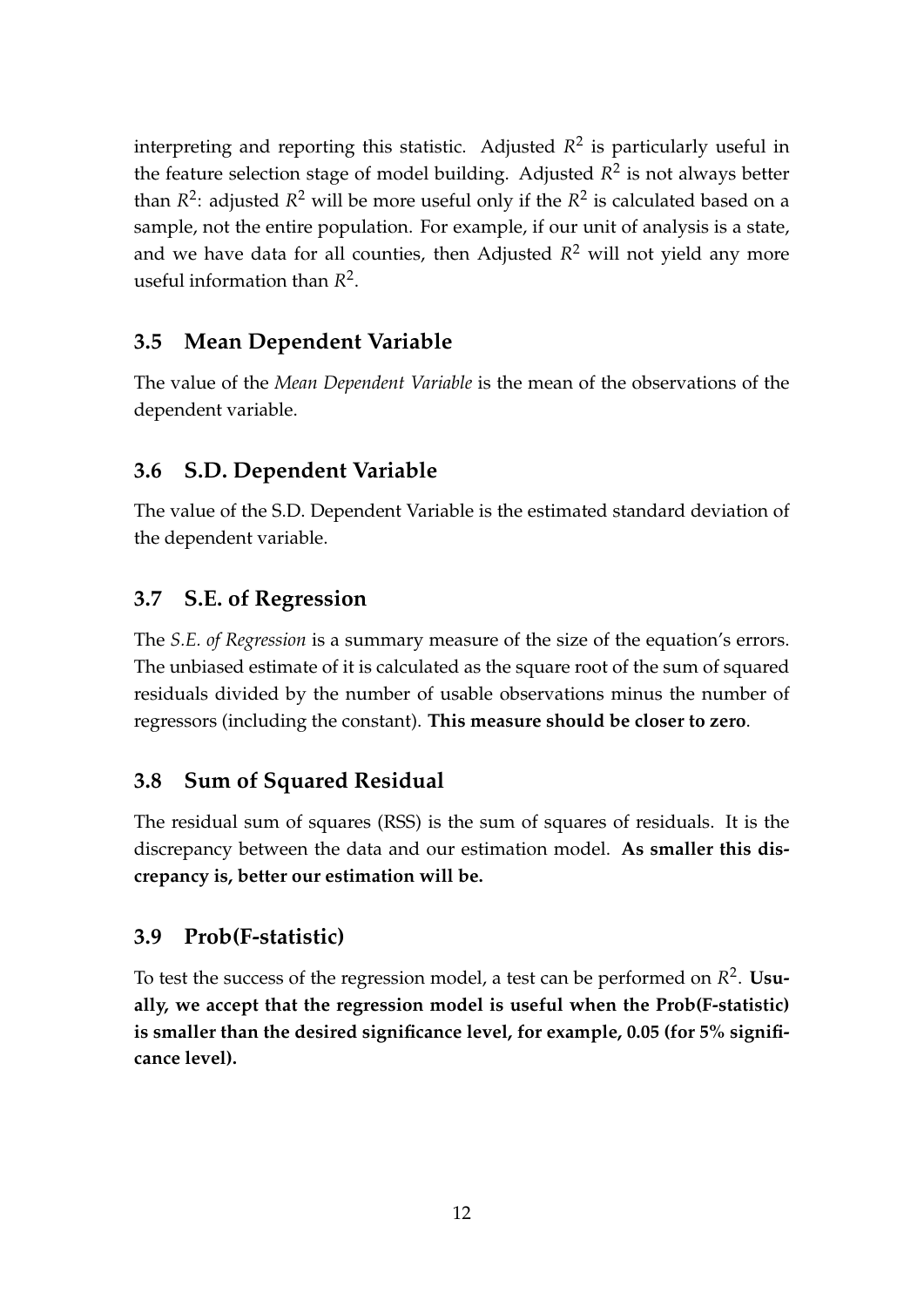#### **3.10 Durbin-Watson Statistic**

The Durbin-Watson statistic is a test statistic used to detect the presence of autocorrelation in the residuals from a regression analysis. Its value always lies between 0 and 4.

A value of 2 indicates there appears to be no autocorrelation. If the Durbin-Watson statistic is substantially less than 2, there is evidence of positive serial correlation and values much above 2 are indicative of the negative serial correlation. As a rough rule of thumb, if the Durbin-Watson statistic is less than 1.0, there may be cause for alarm. Small values of Durbin-Watson statistic indicate successive error terms are, on average, close in value to one another, or positively correlated. Large values of Durbin-Watson statistic indicate successive error terms are, on average, much different in value to one another, or negatively correlated. How much below or above 2 is required for significance depends on the number of usable observations and the number of independent variables (excluding the constant).

The Durbin-Watson test is a test for first-order serial correlation in the residuals of a time series regression. **A value of 2.0 for the Durbin-Watson statistic indicates that there is no serial correlation, but this result is biased toward the finding that there is no serial correlation if lagged values of the regressors are in the regression.**

#### **3.11 Determinant Residual Covariance**

The Determinant residual covariance is the determinant of the residual covariance matrix. **If the determinant of the residual covariance matrix is zero, the estimates are efficient.** But, if a comparison of two determinants of each's residual covariance matrix shows a value, for example, >100 for the original VAR and a value near to zero for the log-VAR, then a linearly dependent covariance matrix seems unlikely, the zero-value must be due to very small covariances (but these are caused by the transformation into log-units, and must not be due to a real improvement of the model).

## **4 Maximum-Likelihood**

Maximum Likelihood Estimation (MLE) is a popular statistical method used to calculate the best way of fitting a mathematical model to some data. Modeling real-world data by estimating maximum-likelihood offers a way of tuning the free parameters of the model to provide an optimum fit.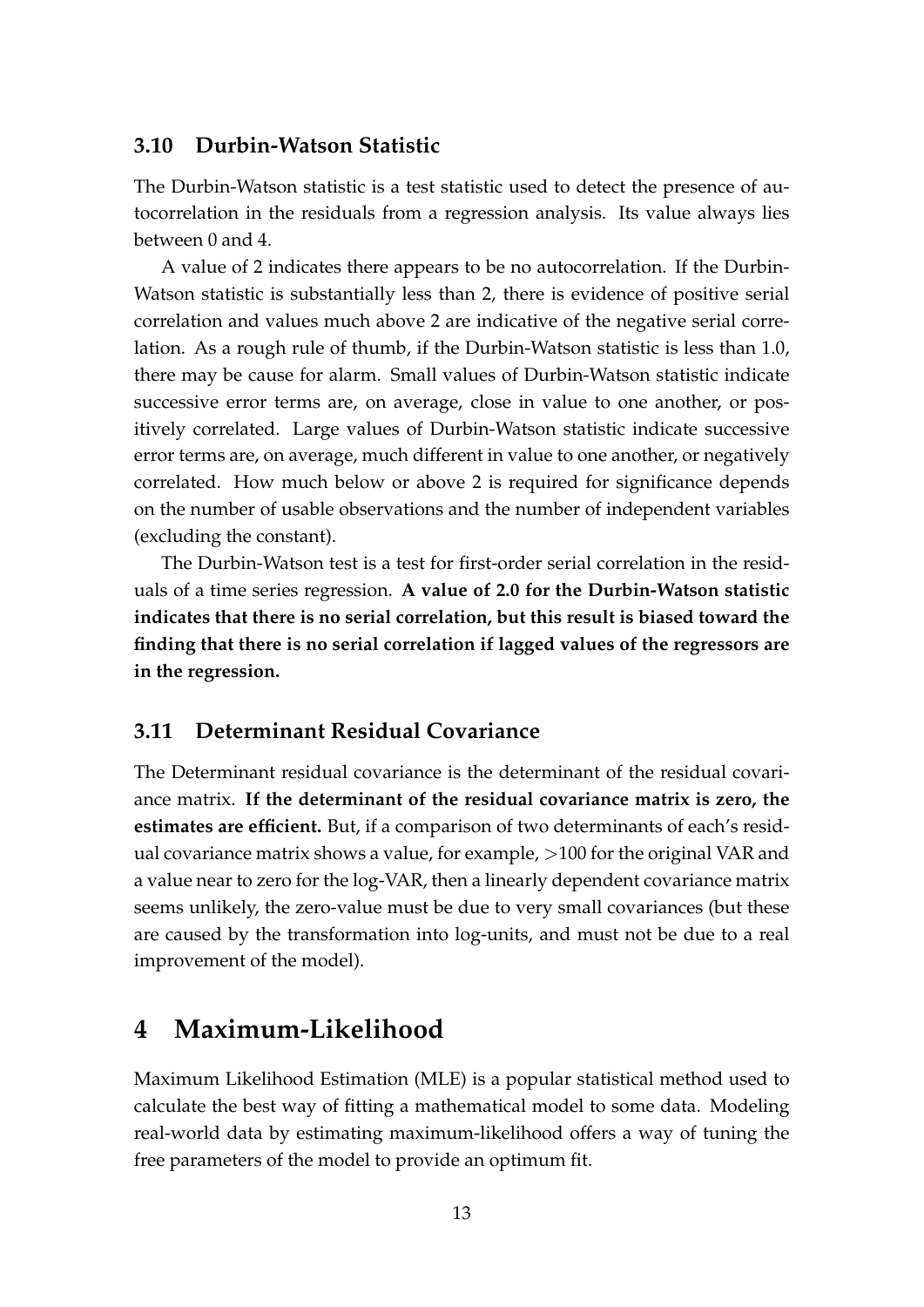The likelihood and log-likelihood functions are the basis for deriving estimators for parameters, given data. While the shapes of these two functions are different, they have their maximum point at the same value. In fact, the value of *p* that corresponds to this maximum point is defined as the Maximum Likelihood Estimate (MLE). This is the value that is "mostly likely" relative to the other values. This is a simple, compelling concept, and it has a host of good statistical properties.

### **4.1 Log-Likelihood**

The shape of the log-likelihood function is important in a conceptual way. If the log-likelihood function is relatively flat, one can make the interpretation that several (perhaps many) values of *p* are nearly equally likely. They are relatively alike. This is quantified as the sampling variance or standard error. If the loglikelihood function is fairly flat, this implies considerable uncertainty. This is reflected in large sampling variances and standard errors, and wide confidence intervals.

On the other hand, if the log-likelihood function is fairly peaked near its maximum point, this indicates some values of *p* are relatively very likely compared to others. There is some considerable degree of certainty implied and this is reflected in small sampling variances and standard errors, and narrow confidence intervals. **So, the log-likelihood function at its maximum point is important as well as the shape of the function near this maximum point.**

#### **4.2 Avg. Log-Likelihood**

Average log-likelihood is the log-likelihood (i.e. the maximized value of the log likelihood function) divided by the number of observations. **The maximization of the log-likelihood is the same as the maximization of the average loglikelihood.** This statistic is useful in order to compare models.

#### **4.3 Akaike Information Criterion**

Akaike's Information Criterion (AIC) is a measure of the goodness of fit of an estimated statistical model. It is grounded in the concept of entropy. The AIC is an operational way of trading off the complexity of an estimated model against how well the model fits the data.

**The preferred model is the one with the lowest AIC value.** The AIC methodology attempts to find the model that best explains the data with a minimum of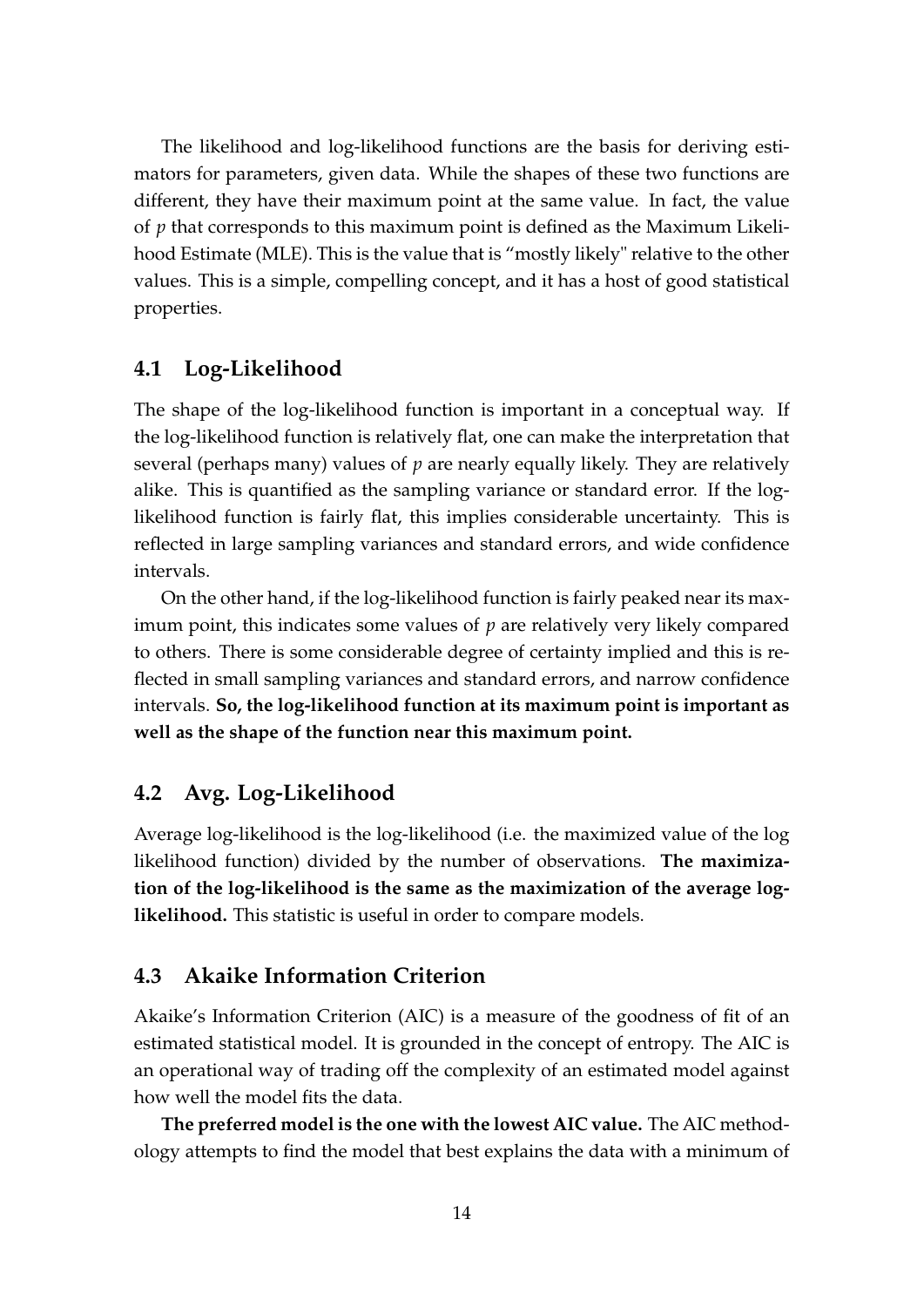free parameters. By contrast, more traditional approaches to modeling start from a null hypothesis. The AIC penalizes free parameters less strongly than does the Schwarz criterion.

## **4.4 Schwarz Information Criterion**

The Bayesian information criterion (BIC) is a statistical criterion for model selection. The BIC is sometimes also named the Schwarz criterion, or Schwarz information criterion (SIC). It is so named because Gideon E. Schwarz (1978) gave a Bayesian argument for adopting it.

**Given any two estimated models, the model with the lower value of BIC is the one to be preferred.** The BIC is an increasing function of residual sum of squares and an increasing function of the number of free parameters to be estimated (for example, if the estimated model is a linear regression, it is the number of regressors, including the constant). That is, unexplained variation in the dependent variable, and the number of explanatory variables increase the value of BIC. Hence, lower BIC implies either fewer explanatory variables, better fit, or both. The BIC penalizes free parameters more strongly than does the Akaike information criterion.

## **4.5 Hannan-Quinn Information Criterion**

Ideally, AIC and SBIC should be as small as possible (note that all can be negative). **Similarly, the Hannan-Quinn Information Criterion (HQIC) should also be as small as possible.** Therefore the model to be chosen should be the one with the lowest value of information criteria test.

## **4.6 Determinant Residual Covariance**

Maximizing the likelihood value is equivalent to minimizing the determinant of the residual covariance matrix. Thus, the determinant of the residual covariance matrix and not the residuals itself are minimized. **As smaller this determinant is, better our estimation will be.**

# **5 Summary table**

Summarizing all the statistical output generated following an estimation or a statistical test is impossible. Table [7](#page-15-6) intends to provide a clue about some test results often used in the regular practice of econometrics and statistics.